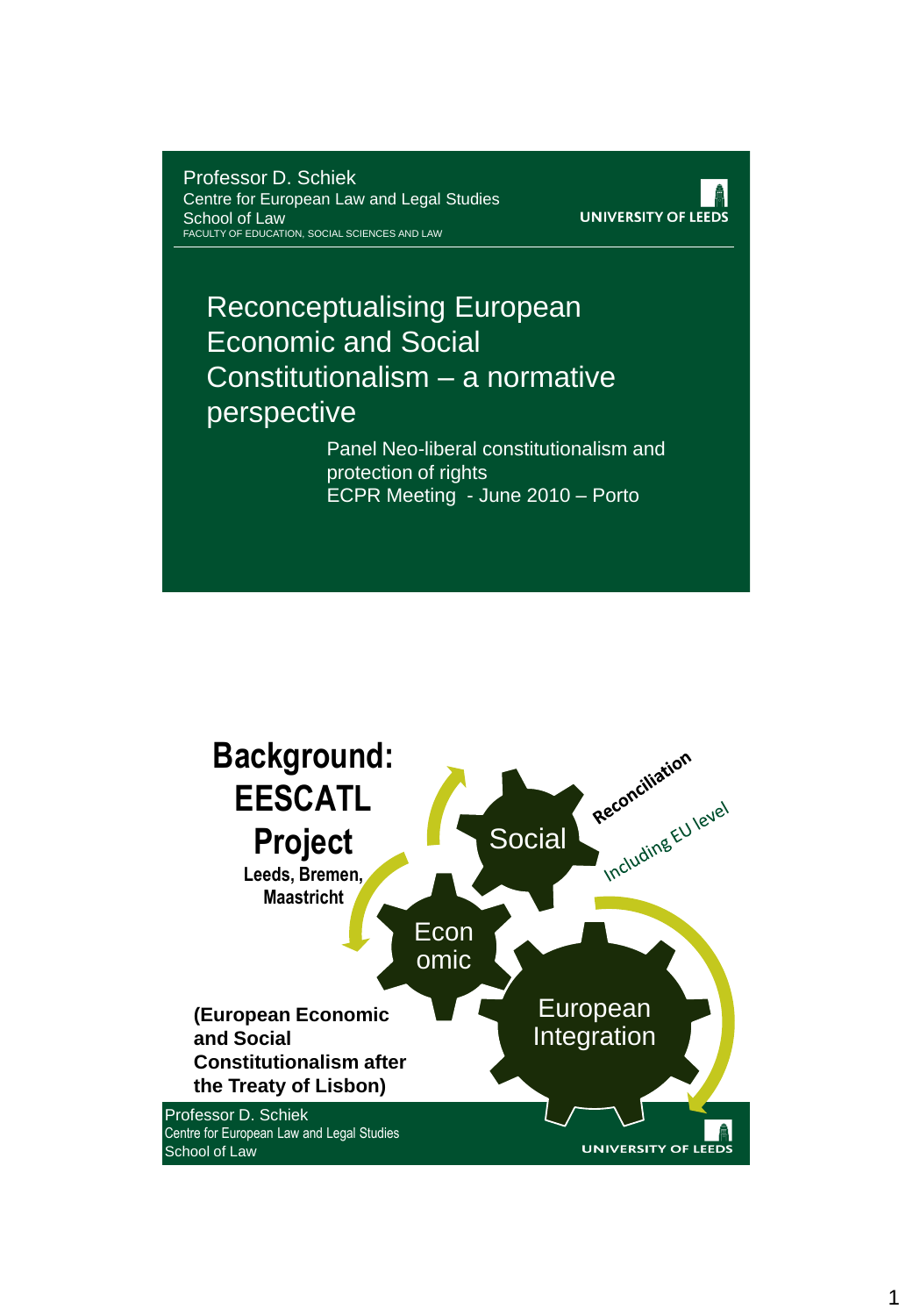### **Socially embedded Constitutionalism**

- Base ideas
	- EU integration from societal perspective
	- Socio-economic integration focus of constitutionalism debate
- → Socially embedded constitutionalism as model for EU economic and social constitutionalism after the Treaty of Lisbon



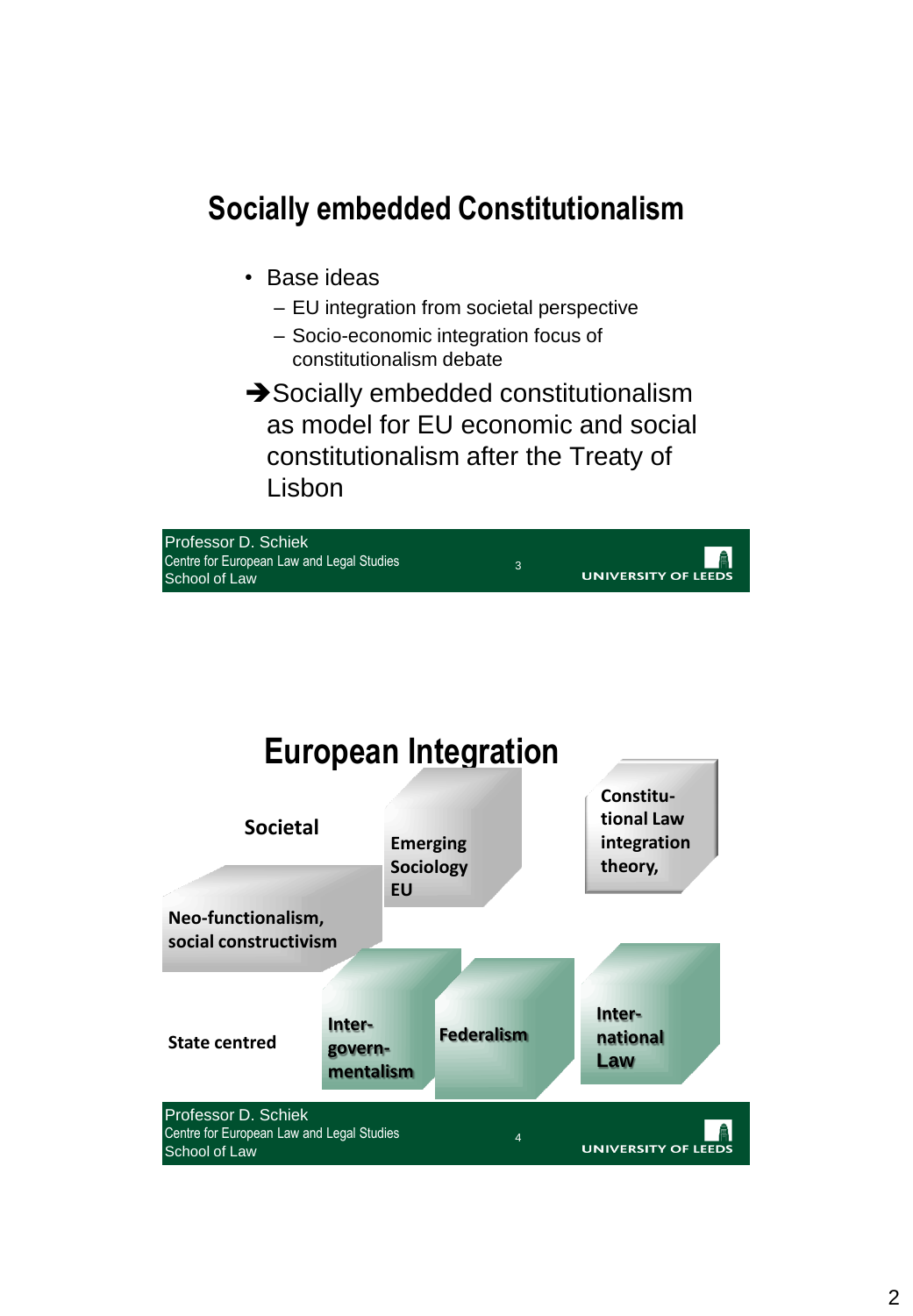## **Socio-Economic Constitutionalism EU**

- Economic
	- Fundamental freedoms and competition law direct effect
	- comprehensive body of secondary law
	- Economic Policy: (coordination)

Professor D. Schiek Centre for European Law and Legal Studies School of Law

• Social

5

- Equal pay, citizenship direct effect
- Less secondary law
- Predominance of OMC

**UNIVERSITY OF LEED:** 



- Interrelation of economic and social integration
- Economic integration means to an end
- Treaty of Lisbon
	- Maintains this (\*except the means dimension\*)
	- Adds social aims, social mainstreaming clause, more emphasis on SGI and civil society

6



**UNIVERSITY OF LEEDS**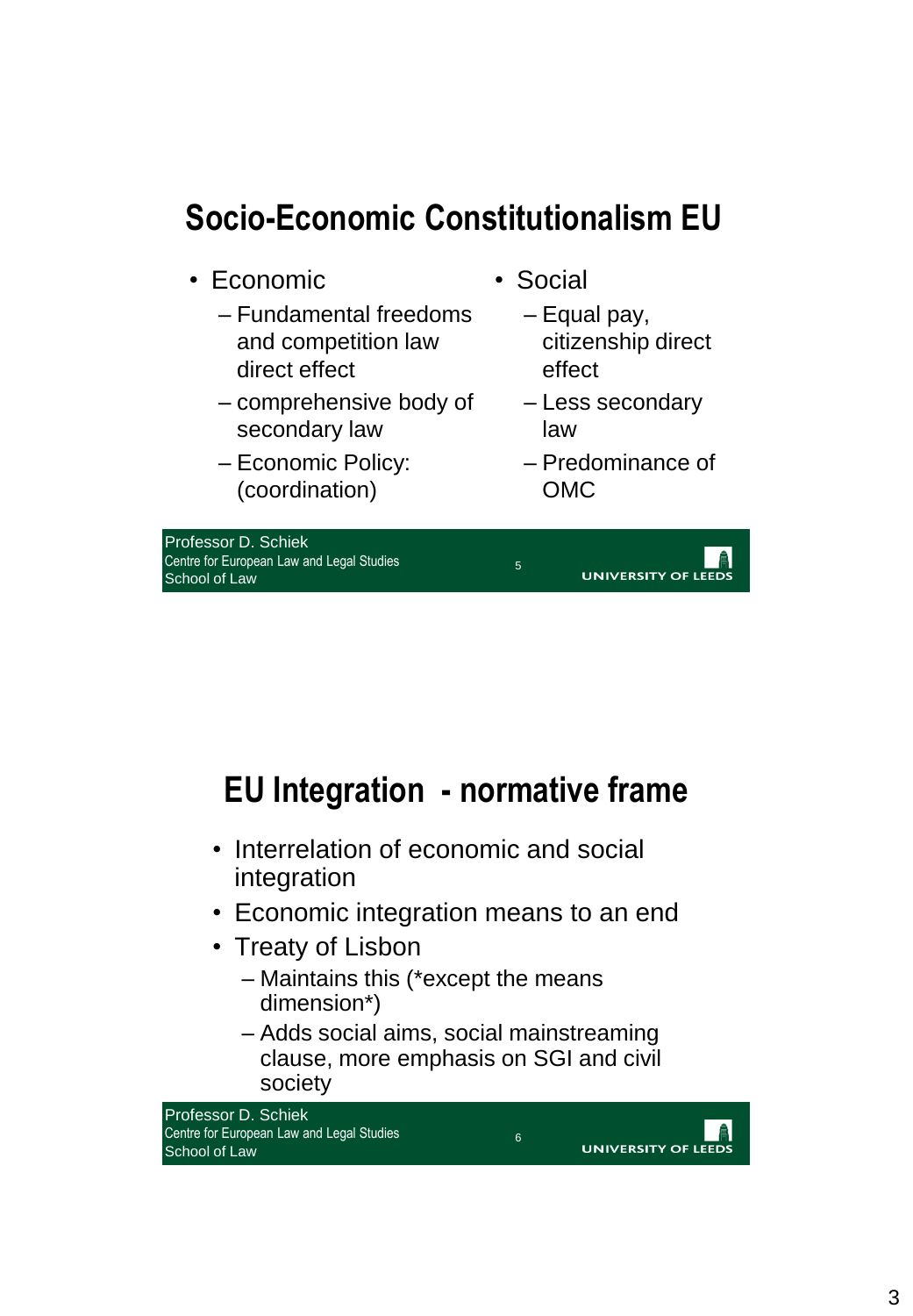

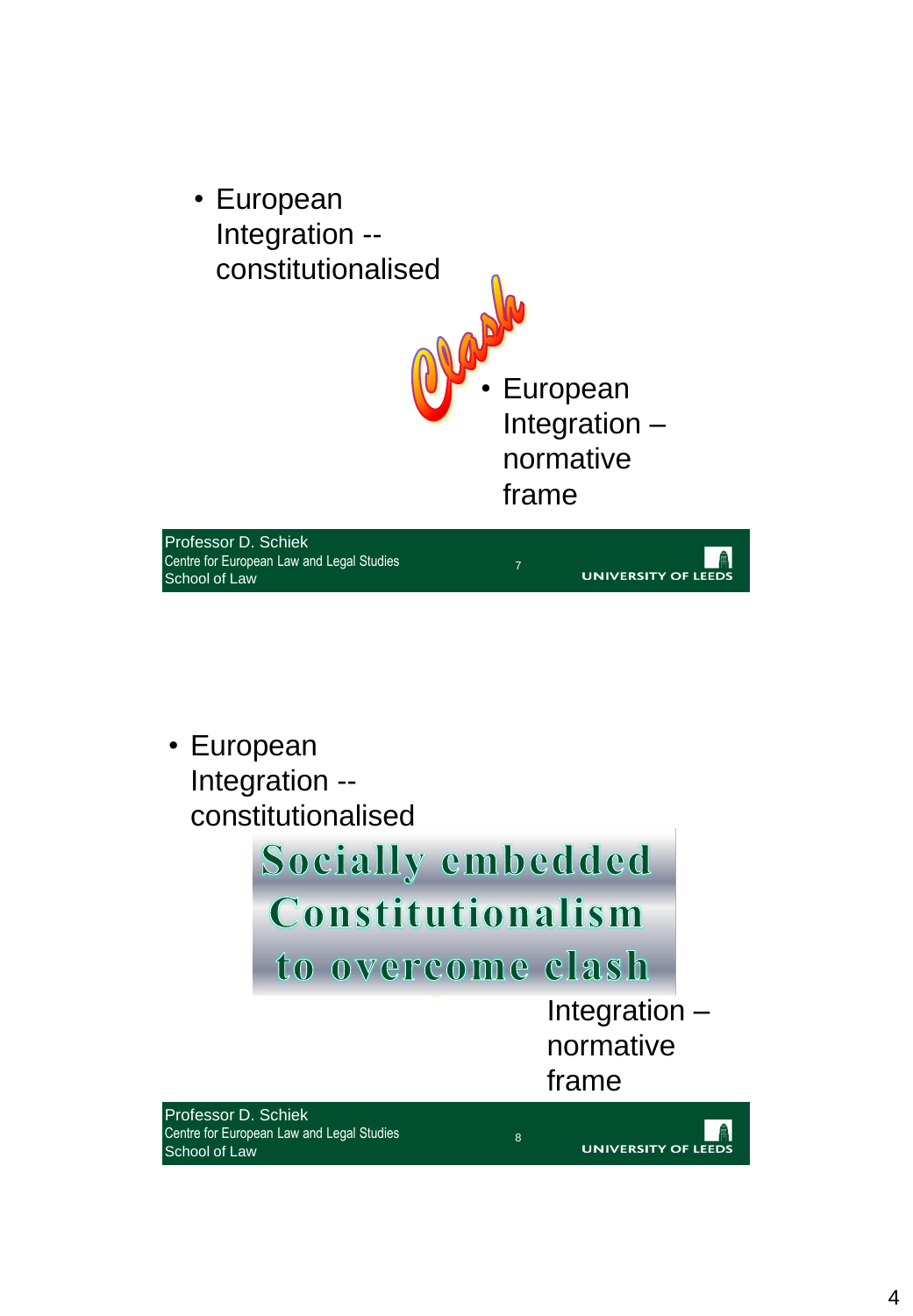### **Constitutionalism (within states)**

- Conventional
	- Constitutional democracy: inalienable, individually enforceable rights
	- protect liberties and provide participation rights
	- $\rightarrow$  tends to enhance market based stratification
- Expansion towards
	- Integrating societies
	- Rights beyond hollow formulas  $\rightarrow$  substantive endowments
		- Social interpretation of liberal rights
		- Enabling rights complement liberating

Professor D. Schiek Centre for European Law and Legal Studies School of Law



**Socially embedded Constitutionalism**

- *Constitutional rights to become meaningful for the social reality of many rather than protecting privileges of few*
- *Rights to contribute to enabling all to self govern their lives, if necessary collectively and cooperatively.*



10

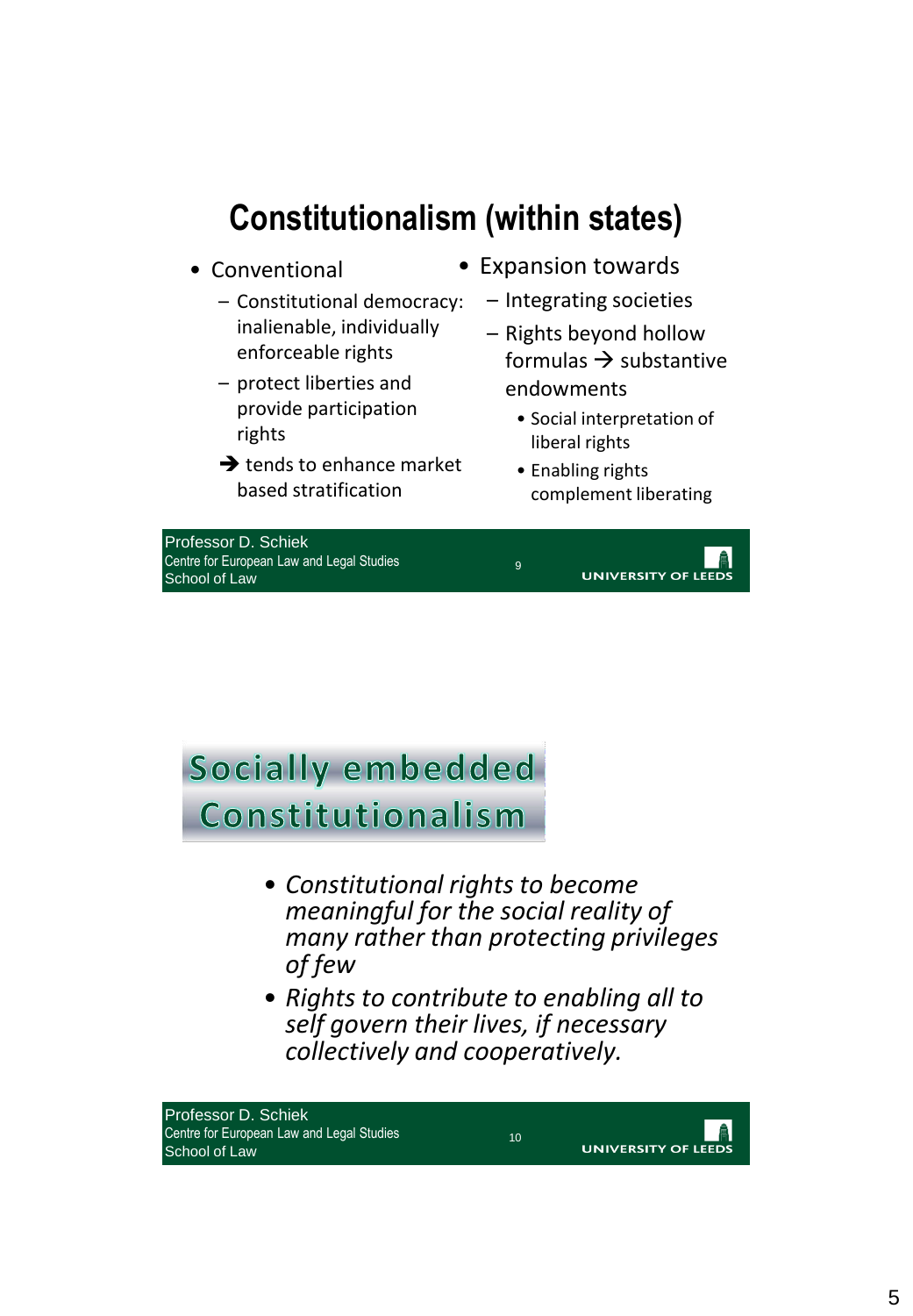#### Socially embedded

### Constitutionalism

- Substantive rights
	- Positive state obligations of public bodies
	- Reading rights into market relationships
- Procedural rights
	- Enabling those not able to rule through market power to combine and cooperate
	- Scope for acting cooperatively rather than competitively

Professor D. Schiek Centre for European Law and Legal Studies School of Law



## **EU Constitutionalism**

- Neo-liberal traits
	- Constitutionalised market freedoms and competition law
	- Empowers transnational elites
	- Fails to create trans national socio-legal fields for majority of citizens
- Professor D. Schiek Centre for European Law and Legal Studies School of Law
- Counterbalance
	- Normative foundations of Treaties
	- Charter of Fundamental rights
		- Includes social rights
	- ToL mainstreaming clauses
		- Social, SGI, civil society

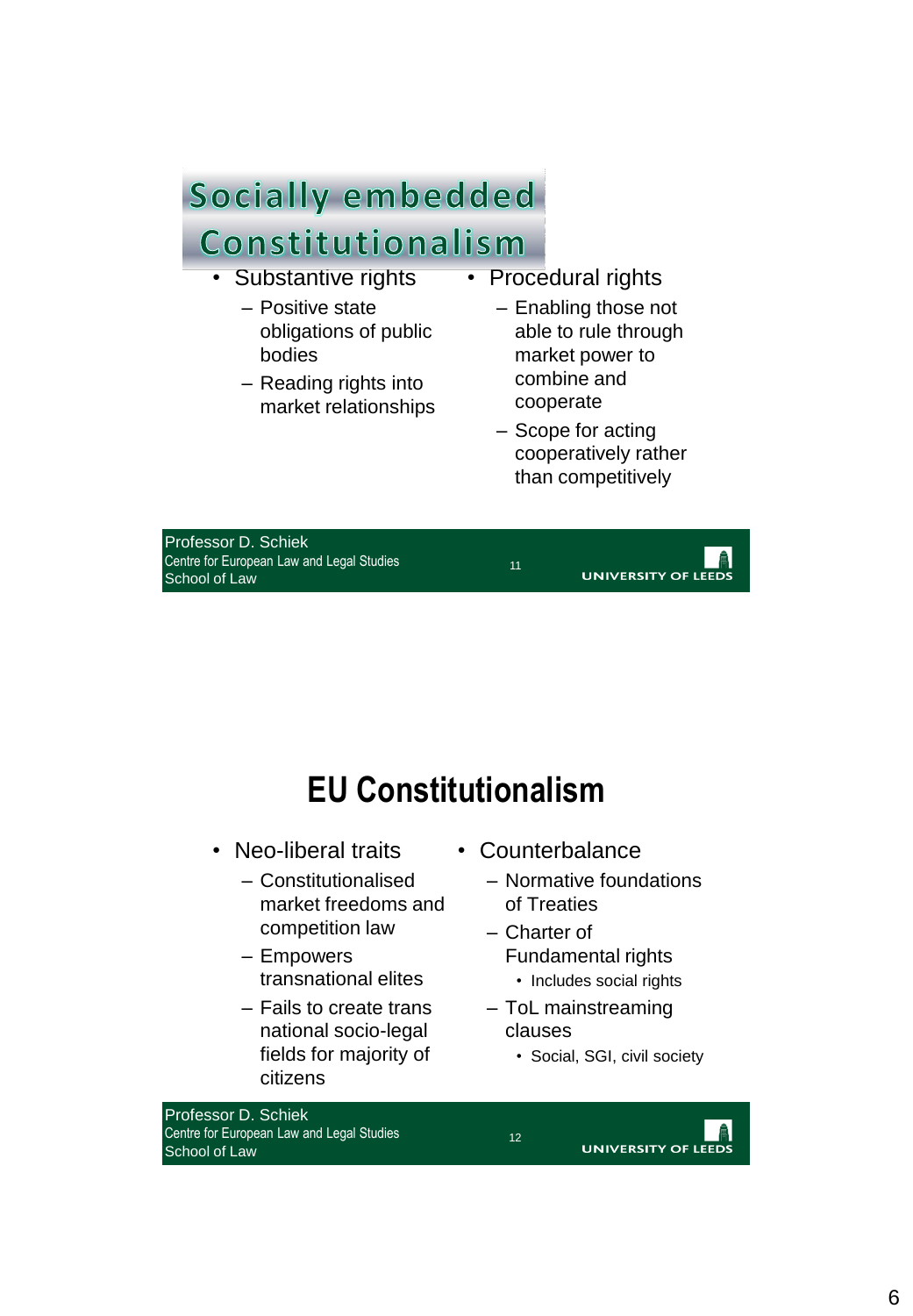# **EU Socially embedded** Constitutionalism

- Doubts
	- Piris: imbalance between EU internal market and powers to reign in any social development "not easy to correct"
	- Scharpf: asymmetry makes EU social market economy eternally untenable

Professor D. Schiek Centre for European Law and Legal Studies School of Law

- Way forward?
	- Law as social practice
	- Social embedding as interpretative principle for network of European courts
	- Opportunity to create transnational sociolegal space



## **To conclude**

- Socially embedded EU constitutionalism valuable contribution to bring EU closer to all its citizens
- Next steps for (socio-)legal scholars
	- Offer new ways of interpreting rights vested in individuals
	- Develop procedural rights that contribute to new modes of governance in social realms where market forces tend to dis-empower citizens
- Socially embedded constitutionalism supporting social agency of all

14